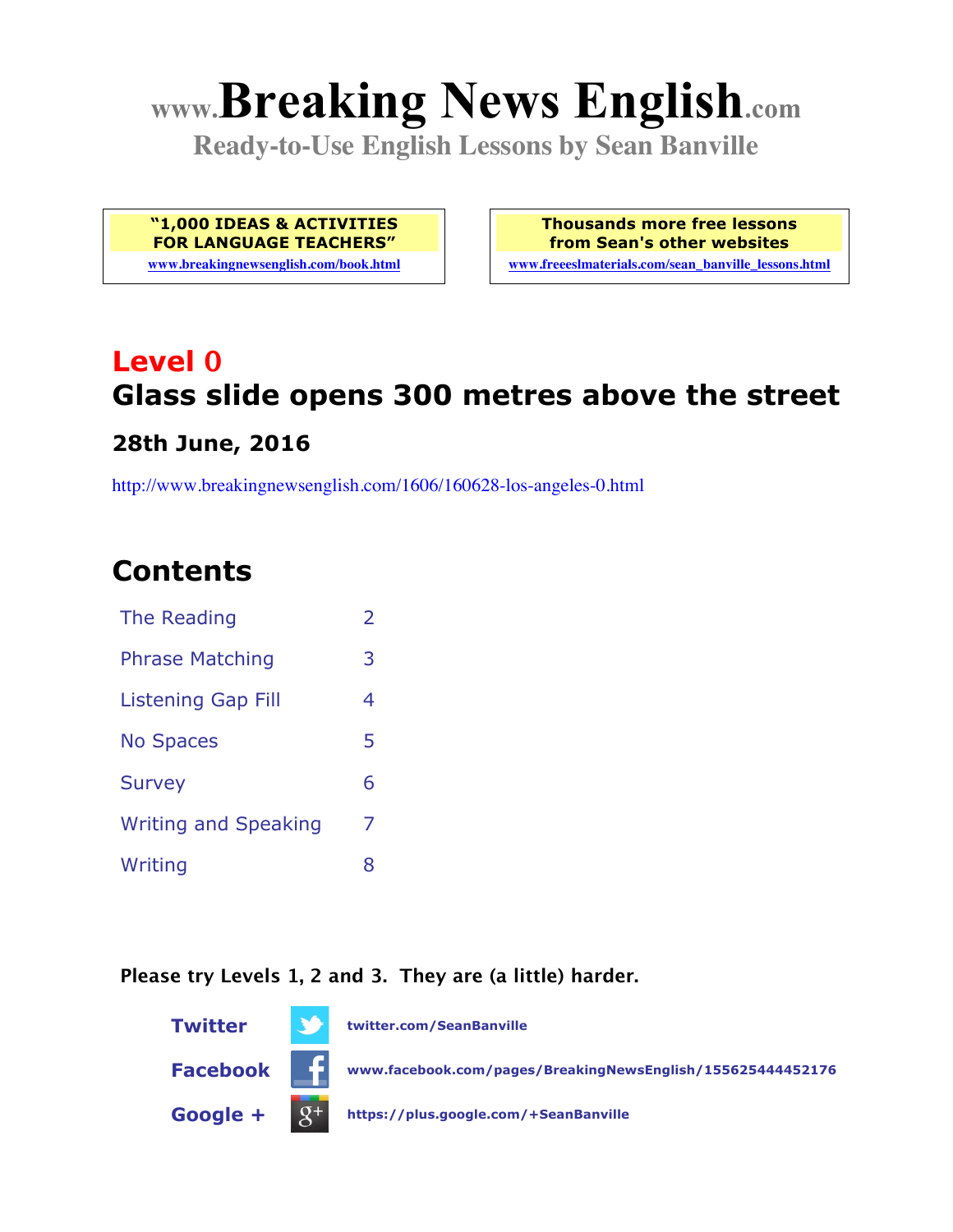### **THE READING**

From http://www.breakingnewsenglish.com/1606/160628-los-angeles-0.html

A slide has opened in L.A. It is on the outside of a building, 300 metres high. It is made of 3-cm-thick glass. It cost \$3.5 million to make. The slide starts at the 70th floor and goes down 15 metres. It takes about five seconds from top to bottom. Only one person can slide at a time.

The tower's owner wanted to make something that other buildings didn't have. The slide can support the weight of a school bus. A reporter went on the slide. He said you finish very quickly. You don't even have time to scream. It costs \$25 to get to the 70th floor area. A ride on the slide costs an extra \$8.

Sources: http://www.**latimes.com/local**/lanow/la-me-ln-skyslide-downtown-los-angeles-tourism-20160623 snap-story.html http://www.**latimes.com/entertainment**/arts/la-et-cm-hawthorne-skyslide-20160621-snapstory.html https://www**.timeout.com**/los-angeles/blog/braving-the-glass-skyslide-at-the-us-bank-towersskyspace-062316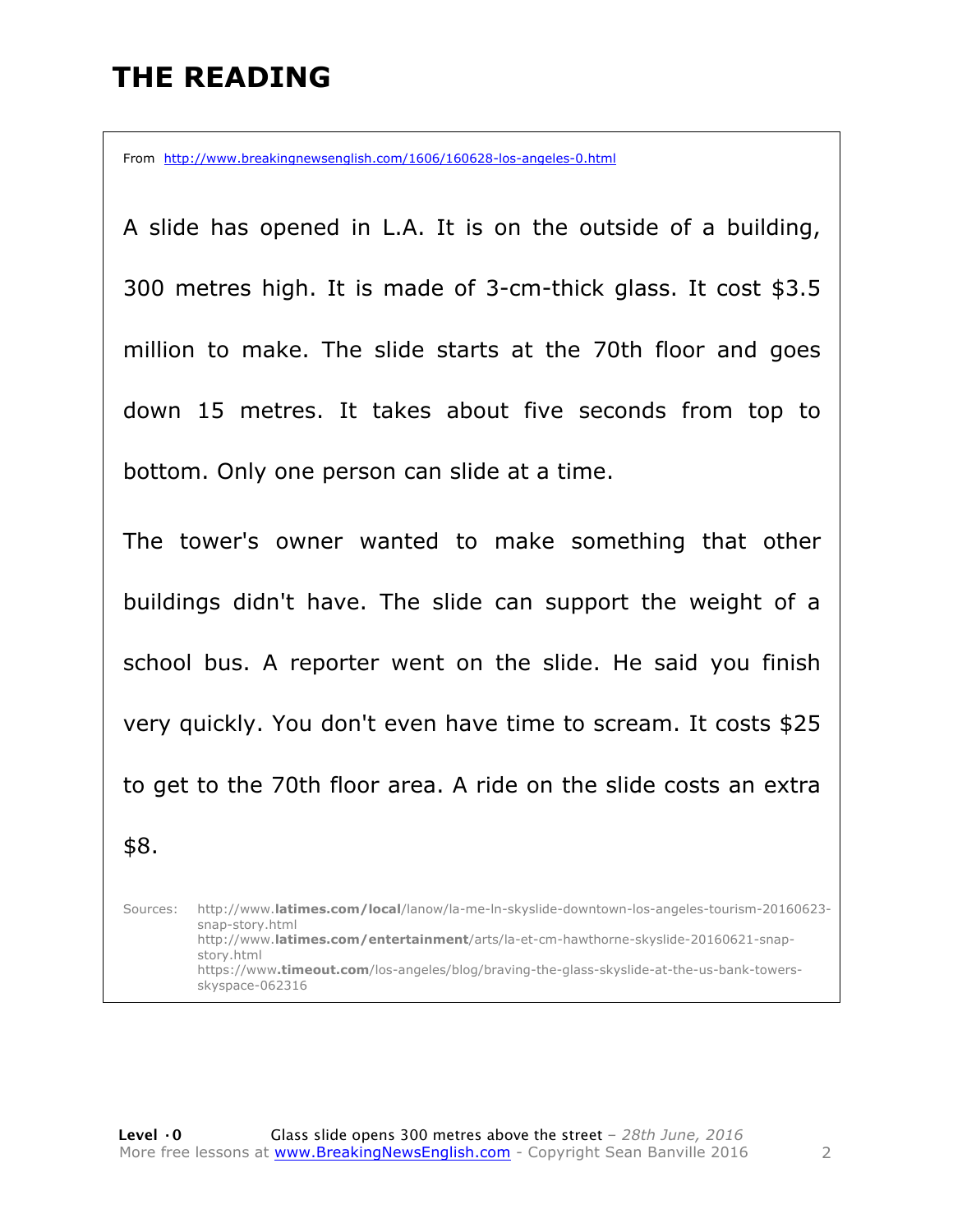### **PHRASE MATCHING**

From http://www.breakingnewsenglish.com/1606/160628-los-angeles-0.html

#### **PARAGRAPH ONE:**

| 1. A slide has                 | a. glass              |
|--------------------------------|-----------------------|
| 2. on the outside              | b. high               |
| 3. 300 metres                  | c. from top to bottom |
| 4. It is made of 3-cm-thick    | d. the 70th floor     |
| 5. It cost \$3.5 million       | e. opened in L.A.     |
| 6. The slide starts at         | f. slide at a time    |
| 7. It takes about five seconds | g. of a building      |
| 8. Only one person can         | h. to make            |
|                                |                       |

#### **PARAGRAPH TWO:**

| 1. make something that other buildings |    | a. quickly         |
|----------------------------------------|----|--------------------|
| 2. The slide can support the           |    | b. an extra $$8$   |
| 3. school                              |    | c. didn't have     |
| 4. A reporter went on                  |    | d. bus             |
| 5. He said you finish very             |    | e. 70th floor area |
| 6. You don't even have time            | f. | weight             |
| 7. It costs \$25 to get to the         |    | g. to scream       |
| 8. A ride on the slide costs           |    | h. the slide       |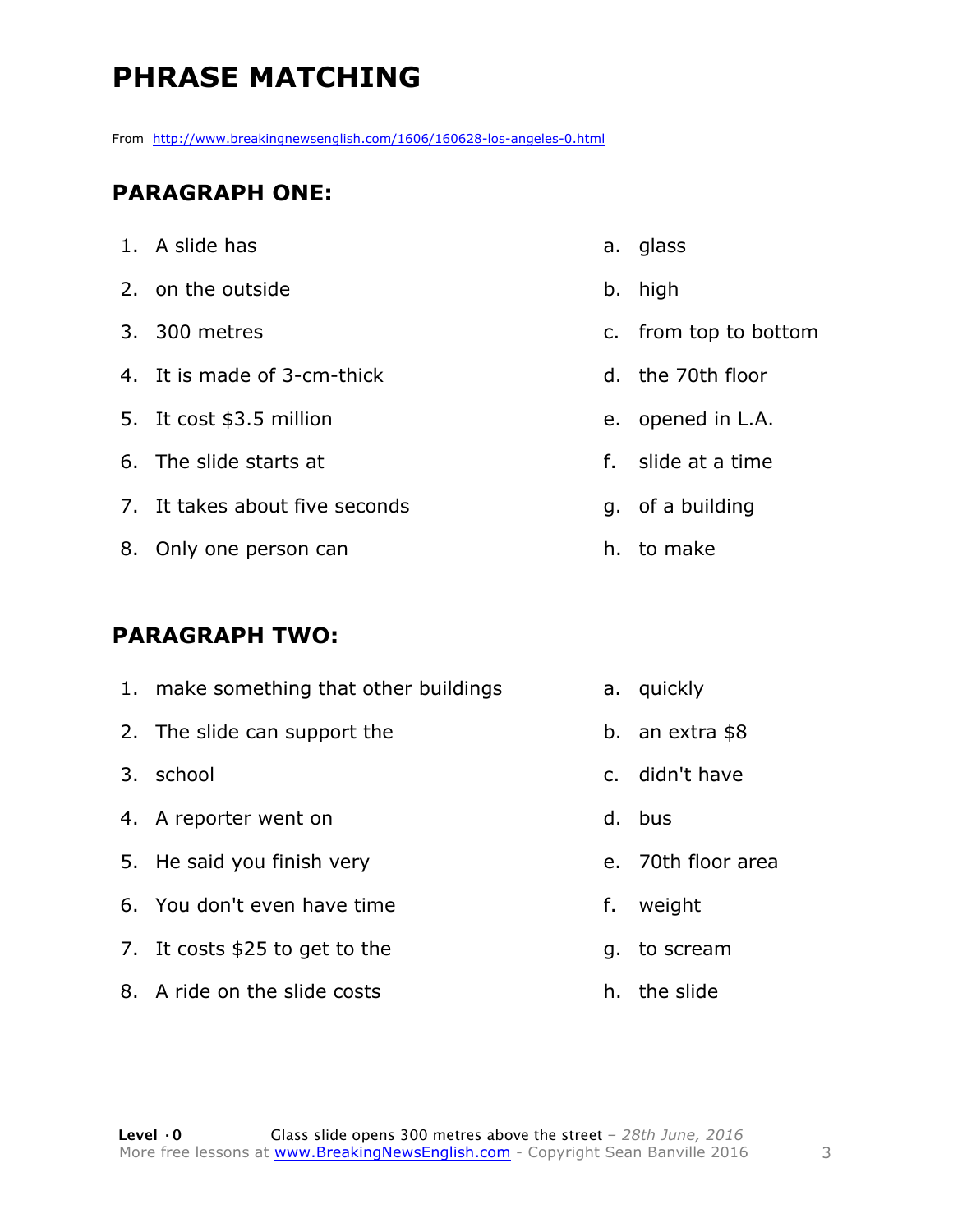### **LISTEN AND FILL IN THE GAPS**

From http://www.breakingnewsenglish.com/1606/160628-los-angeles-0.html

| building, $(2)$ __________________________ high. It is made of 3-cm-             |  |  |  |  |
|----------------------------------------------------------------------------------|--|--|--|--|
|                                                                                  |  |  |  |  |
| (4) __________________________. The slide starts at the 70th floor and           |  |  |  |  |
| goes down 15 metres. It takes (5) ___________________________ from               |  |  |  |  |
| top to bottom. Only one person can $(6)$ _______________________.                |  |  |  |  |
|                                                                                  |  |  |  |  |
| (8) ___________________________ didn't have. The slide can support the           |  |  |  |  |
|                                                                                  |  |  |  |  |
| slide. He said you finish (10) _______________________. You don't                |  |  |  |  |
| even have (11) ___________________________. It costs \$25 to get to              |  |  |  |  |
| the 70th floor area. A ride on the slide (12) __________________________________ |  |  |  |  |
| \$8.                                                                             |  |  |  |  |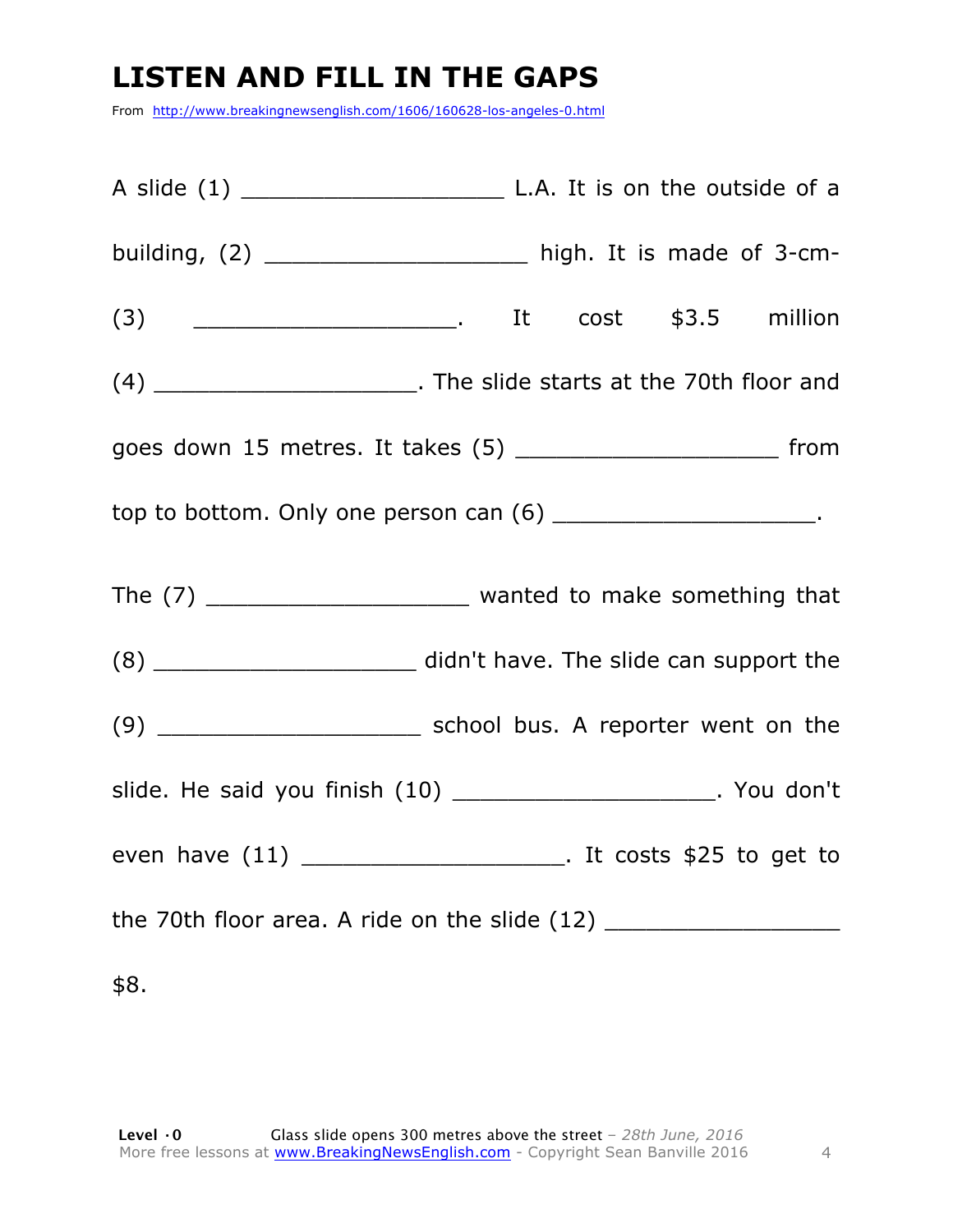### PUT A SLASH ( / ) WHERE THE SPACES ARE

From http://www.breakingnewsenglish.com/1606/160628-los-angeles-0.html

AslidehasopenedinL.A.Itisontheoutsideofabuilding, 300metreshigh.

Itismadeof3-cm-thickglass.Itcost\$3.5milliontomake.Theslidestar

tsatthe70thfloorandgoesdown15metres.Ittakesaboutfivesecondsfr

omtoptobottom.Onlyonepersoncanslideatatime.Thetower'sownerw

antedtomakesomethingthatotherbuildingsdidn'thave.Theslidecans

upporttheweightofaschoolbus.Areporterwentontheslide.Hesaidyouf

inishveryquickly. Youdon'tevenhavetimetoscream. Itcosts\$25togett

othe70thfloorarea.Arideontheslidecostsanextra\$8.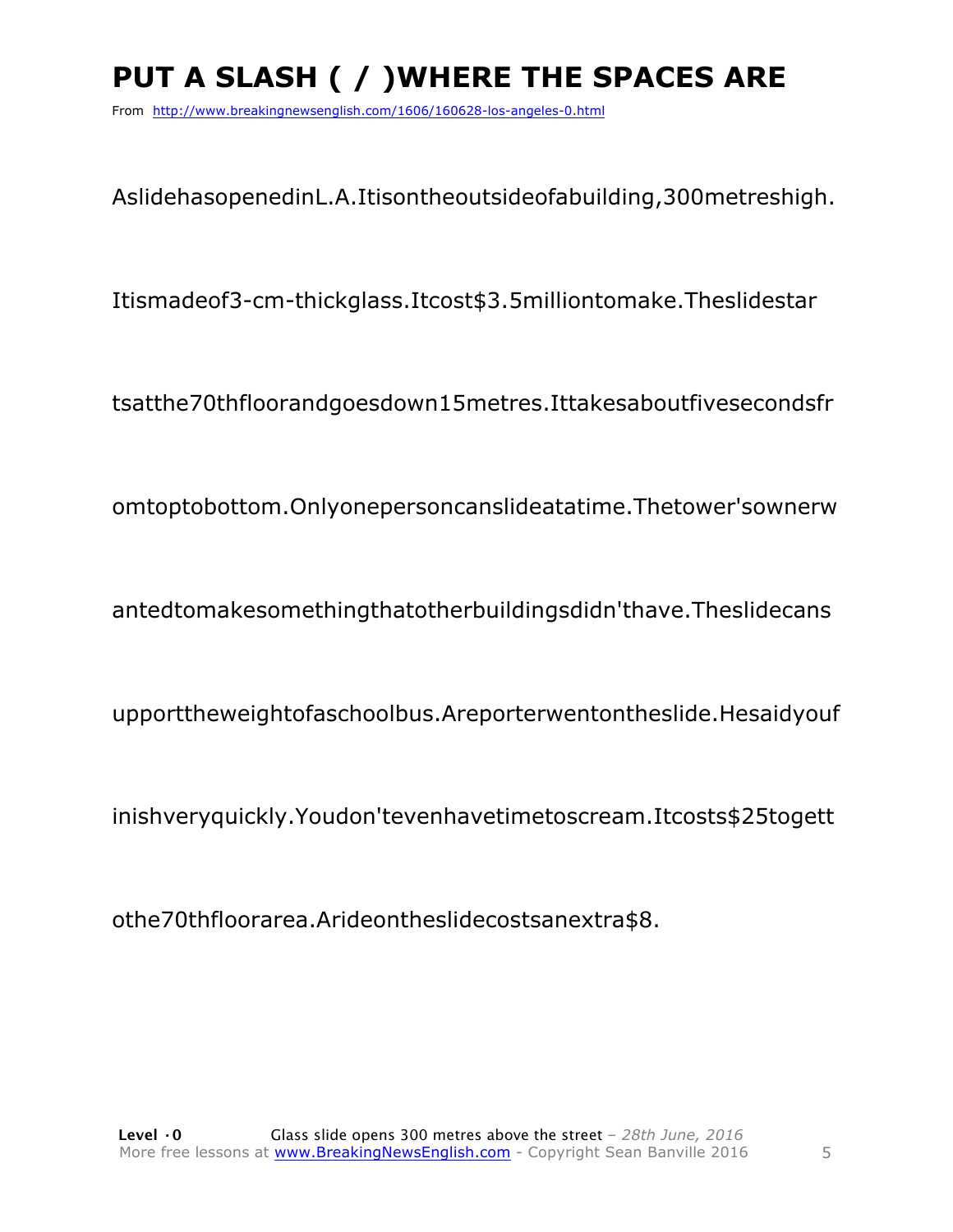### **CITY ATTRACTIONS SURVEY**

From http://www.breakingnewsenglish.com/1606/160628-los-angeles-4.html

Write five GOOD questions about city attractions in the table. Do this in pairs. Each student must write the questions on his / her own paper.

When you have finished, interview other students. Write down their answers.

|      | STUDENT 1 | STUDENT 2 | STUDENT 3 |
|------|-----------|-----------|-----------|
| Q.1. |           |           |           |
| Q.2. |           |           |           |
| Q.3. |           |           |           |
| Q.4. |           |           |           |
| Q.5. |           |           |           |

- Now return to your original partner and share and talk about what you found out. Change partners often.
- Make mini-presentations to other groups on your findings.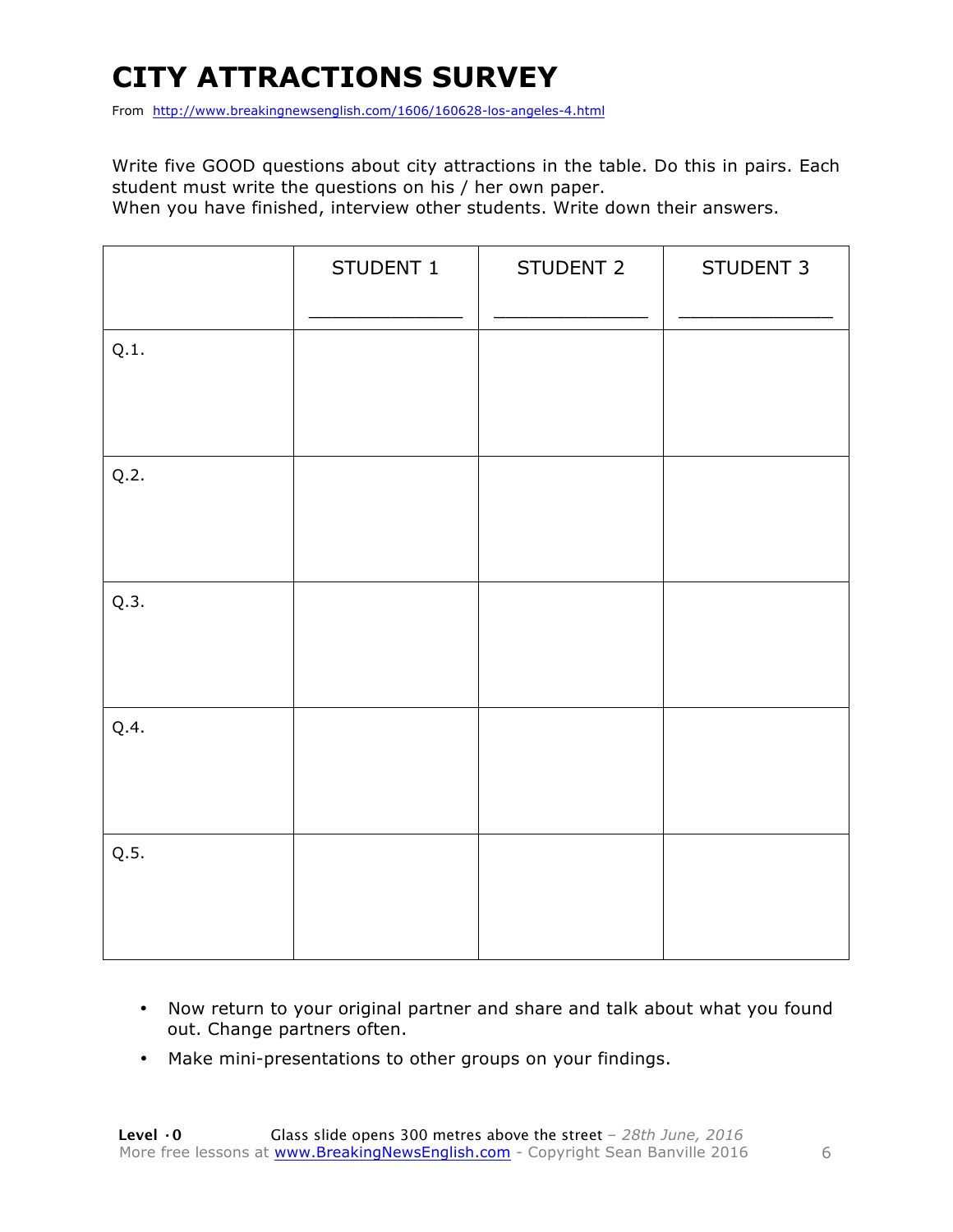### **WRITE QUESTIONS & ASK YOUR PARTNER(S)**

Student A: Do not show these to your speaking partner(s).

| a) |  |
|----|--|
| b) |  |
| c) |  |
| d) |  |
| e) |  |
| f) |  |
|    |  |

*Glass slide opens 300 metres above the street – 28th June, 2016* More free lessons at www.BreakingNewsEnglish.com

### **WRITE QUESTIONS & ASK YOUR PARTNER(S)**

-----------------------------------------------------------------------------

Student B: Do not show these to your speaking partner(s).

| a) |  |  |
|----|--|--|
| b) |  |  |
| c) |  |  |
| d) |  |  |
| e) |  |  |
| f) |  |  |
|    |  |  |